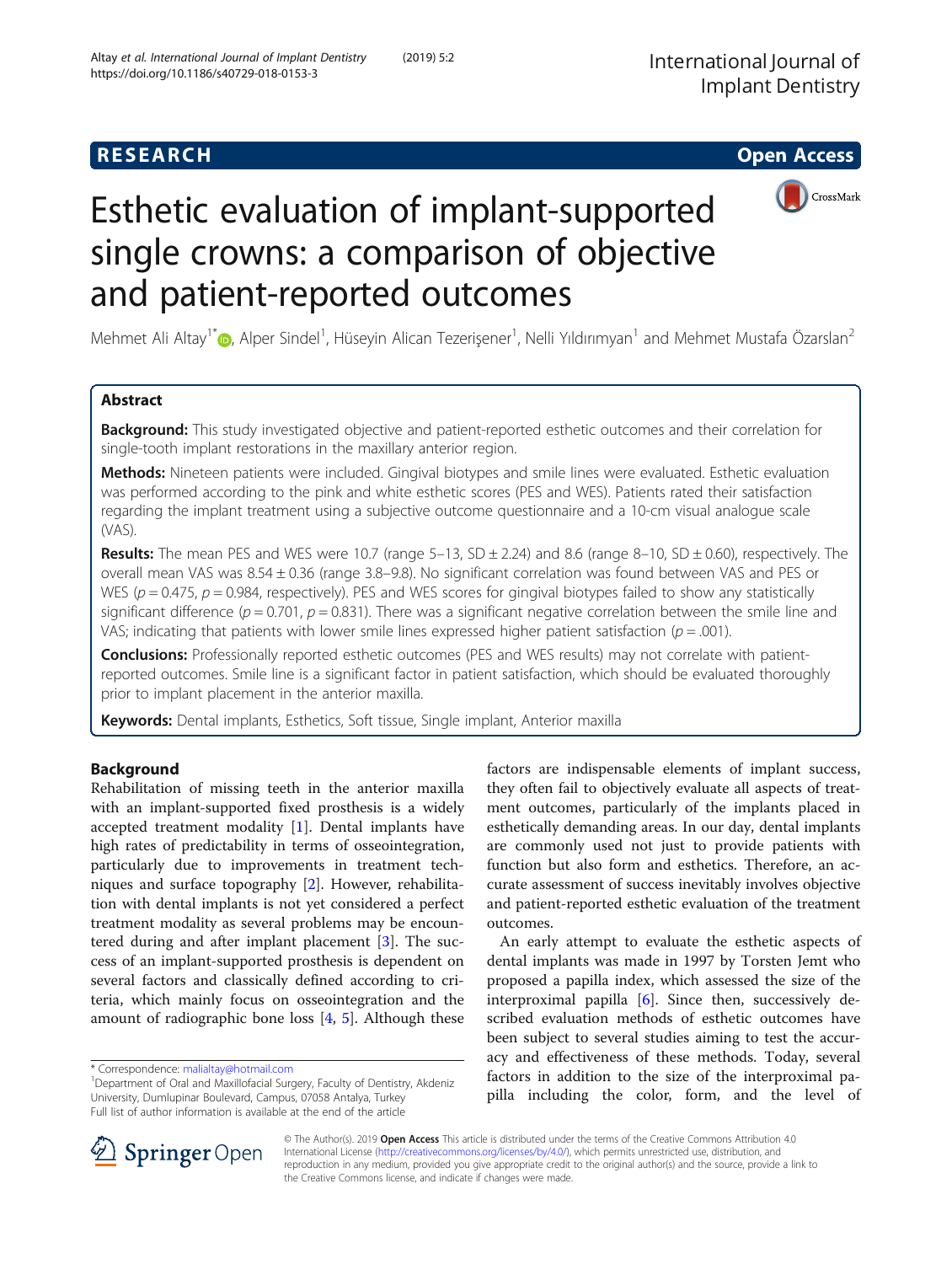peri-implant soft tissues have been included in evaluation of the esthetic outcomes [[7,](#page-7-0) [8\]](#page-7-0).

Recently, more objective approaches to evaluating esthetics of single implant restorations have been described. The pink esthetic score (PES), which evaluates soft tissue esthetics around an implant, was introduced by Furhauser et al. [[9](#page-7-0)]. This effort was followed by Belser et al. who introduced the White Esthetic Score (WES) that reflects the esthetic outcome with regard to the quality of the implant crown [\[8](#page-7-0)]. These evaluation methods have since been used by researchers who aim to more objectively evaluate and report esthetic outcomes of implant restorations particularly in the anterior maxilla [\[10\]](#page-7-0).

Patient satisfaction, which indicates the success of the implant treatment from the patient's perspective, is another important outcome measure and is commonly performed with questionnaires or a visual analog scale (VAS) [[2,](#page-7-0) [8\]](#page-7-0). A current review of the literature, however, reveals only a limited number of studies reporting on patient-centered outcomes in addition to objective evaluations of implant-supported rehabilitations in the anterior maxilla. Among these, few studies previously reported that objective assessments may fail to reflect subjective patient outcomes  $[11-13]$  $[11-13]$  $[11-13]$  $[11-13]$  $[11-13]$ . Therefore, this study aims to investigate and report objective and patient-reported esthetic outcomes and how well they correlate for single-tooth implant restorations in the maxillary anterior region.

# **Methods**

This study was conducted in accordance with the Declaration of Helsinki on medical protocol and was approved by the Akdeniz University Ethical Review Board.

# Patient selection

The patients rehabilitated with a single implant-supported fixed prosthesis in the maxillary esthetic zone at the departments of Oral and Maxillofacial Surgery and Prosthetic Dentistry of Akdeniz University between June 2015 and April 2017 were included in this study. Maxillary esthetic zone was considered from and including canine to canine. All patients included in the study had only one missed tooth, rehabilitated with dental implant, in the esthetic zone, and all adjacent teeth were natural (Fig. [1\)](#page-2-0). Patients with parafunctional habits, multi-unit restorations, restored contralateral tooth, or acute infection at the implant region were excluded. Patients that met the criteria were recalled for an esthetic outcome evaluation and given a subjective assessment questionnaire.

#### Examination protocol

Demographic information of each patient along with the details of the intraoral evaluation to assess the gingival

biotype and the radiographic evaluation, and details regarding implants and surgical procedures were obtained from hospital records.

Peri-implant tissues were examined with a Williams probe to determine the inflammatory status and the peri-implant sulcus depth. Gingival biotypes were recorded and classified as thick or thin using a periodontal probe (Fig. [2](#page-2-0)). The smile lines of each patient were observed during function (i.e., talking or smiling) and categorized as low, medium or high, according to the criteria set by Tjan et al. [[14\]](#page-7-0). Digital periapical radiographs were obtained using the paralleling technique and Planmeca Romexis dental imaging software (Helsinki, Finland) was used to measure the distance between implant shoulder and alveolar crest.

# Esthetic assessment

# Pink esthetic score

All patients were evaluated according to the pink esthetic score [[9](#page-7-0)] which comprised the assessment of seven variables including the mesial papilla, distal papilla, soft tissue level, soft tissue contour, alveolar process deficiency, soft tissue color, and soft tissue texture (Fig. [3\)](#page-3-0). Each variable was given a score of 0, 1, or 2. A score of 0 indicated the worst and a score of 2 indicated the best result for each variable, therefore the highest possible score of 14 denoted perfect peri-implant soft tissues. The threshold for clinically acceptable soft tissues was set at 8. A score of 12 or higher was accepted as almost perfect peri-implant soft tissues as previously described by Fürhauser et al. [[9](#page-7-0)]

#### White esthetic score

All patients were assessed according to the White Esthetic Score [[8\]](#page-7-0) which comprised the evaluation of five variables including general tooth form, tooth contour, tooth color (hue and value), surface texture, and translucence. Each variable was given a score of 0, 1, or 2. A score of 0 indicated the worst and a score of 2 indicated the best result for each variable. The implant-supported tooth was compared with the contralateral reference tooth in order to evaluate white esthetics (Fig. [4\)](#page-3-0). A maximum score of 10 was given when the best mimicry of the contralateral tooth was achieved. The thresholds for a clinically acceptable or an almost perfect implant crown were set at 6 and 9 respectively.

#### Patients' perspective

Each patient was asked to rate their satisfaction regarding the overall implant treatment using a subjective outcome questionnaire. The questionnaire included five questions and a 10-cm visual analogue scale (VAS) labeled from 0 (worst possible result) to 10 (best possible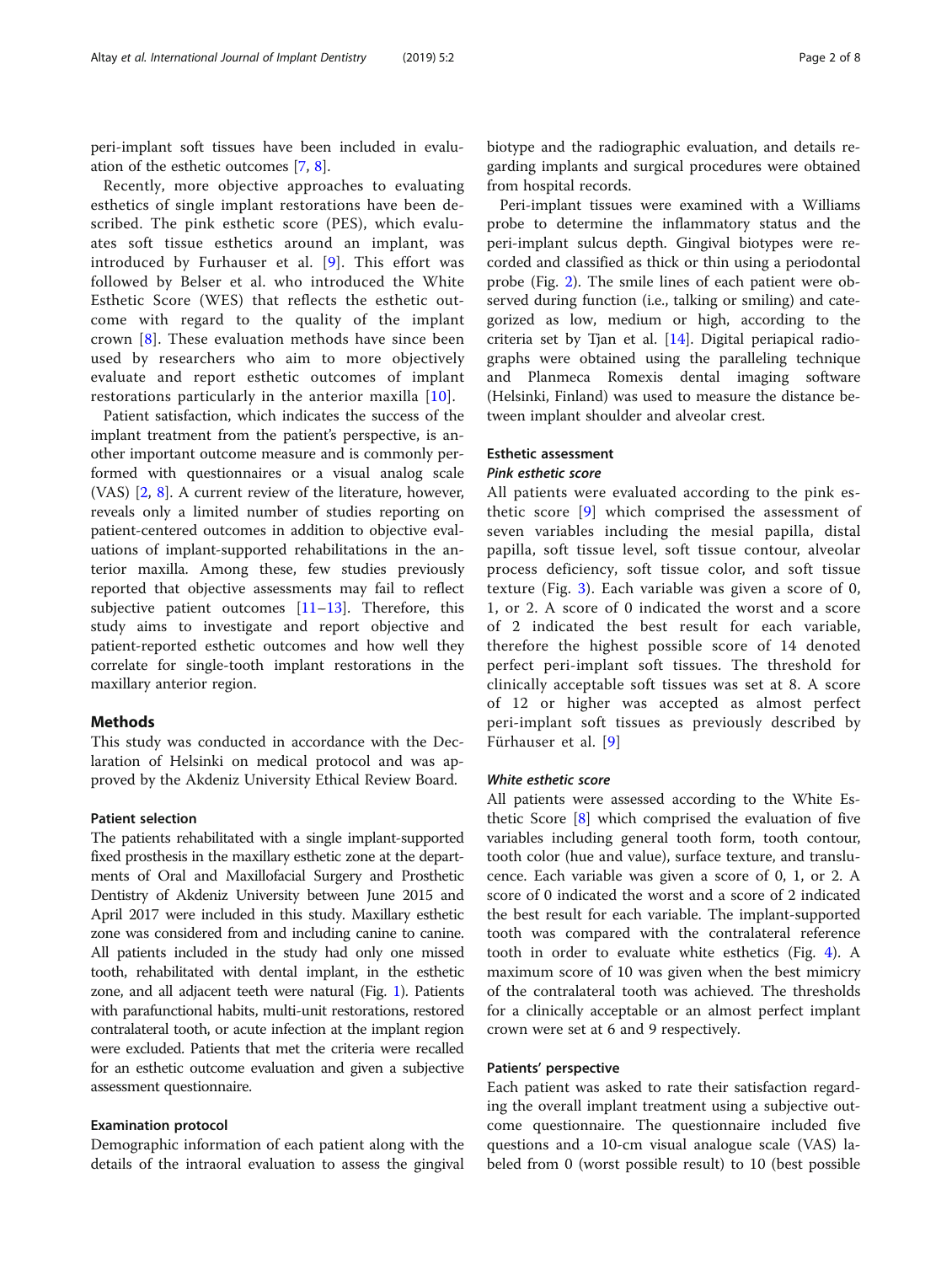# Fig. 1 a Pre-operative panoramic radiograph of the patient, (b) abutment in place, following the osseointegration period, (c) periapical radiograph at 1-year follow up,  $(d)$  final restoration at 1-year follow up, and  $(e)$  smile line



Fig. 2 Probing of the peri-implant sulcus

result) to assess patient satisfaction. A mean VAS score was calculated for each patient based on their answers to the following questions.

- 1. How do you feel about the shape of your new implant tooth?
- 2. How do you feel about the color of your new implant tooth?
- 3. How do you feel about the shape of the gum that is around your new implant tooth?
- 4. How do you feel about the color of the gum that is around your new implant tooth?

<span id="page-2-0"></span>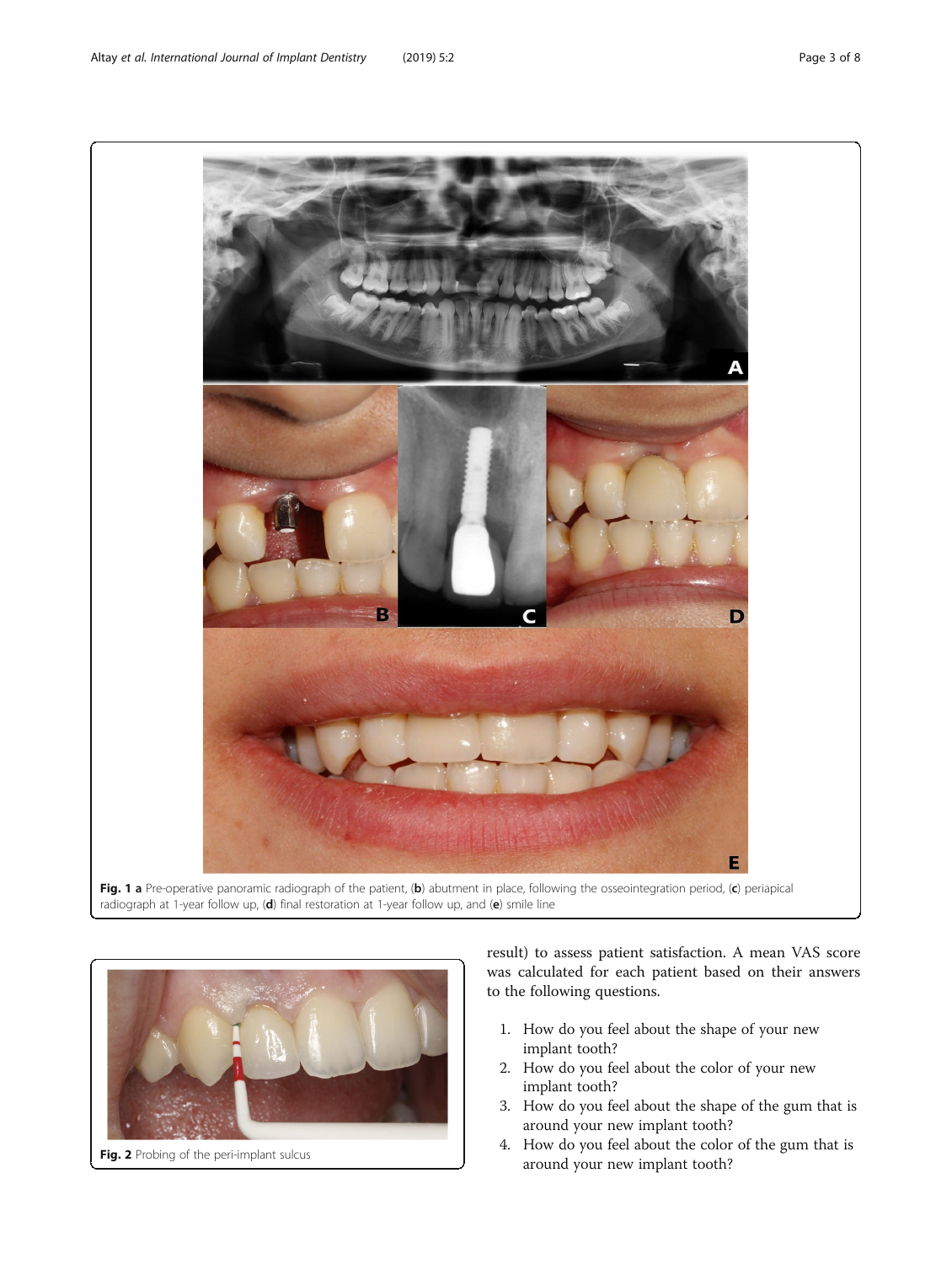<span id="page-3-0"></span>

5. What is your overall satisfaction with the new implant tooth?

### Statistical analysis

Data were collected and analyzed according to the inclusion and exclusion criteria. The statistical analysis was performed using IBM–SPSS version 22.0 (IBM Corp, NY, USA). The type of statistical analysis was determined according to the normality of the data. Bivariate analysis using Spearman's correlation test was utilized between VAS and PES, VAS and WES, and VAS and smile line. Associations between gingival biotypes and PES, and gingival biotypes and WES were studied using Mann-Whitney U test. Associations between placement protocols and PES, and placement protocols and WES were studied using Kruskal-Wallis test. A multivariate evaluation was performed using regression analyses. P values of < .05 were used to assess the significance for all statistical analyses.

# Results

A total of 19 (7 female and 12 male) patients, who were rehabilitated with a single implant in the anterior maxilla, were included in this study. Patients' ages ranged between 19 and 42 with a mean of 31.8 years. None of the implants were associated with increased probing depth, bleeding, suppuration, foreign body sensation, pain, morbidity, or infection. Clinical features related to anterior single implants are shown on Table 1.



Table 1 Clinical features of the implants

| Implant site | Smile line<br>Biotype<br>Placement timing |             | PES    | <b>WES</b> |    |
|--------------|-------------------------------------------|-------------|--------|------------|----|
| 12           | Thick                                     | Low         | Type 3 | 12         | 9  |
| 13           | Thick                                     | Medium      | Type 4 | 12         | 9  |
| 11           | Thin                                      | Medium      | Type 4 | 6          | 9  |
| 23           | Thick                                     | Medium      | Type 4 | 11         | 8  |
| 12           | Thick                                     | High        | Type 2 | 8          | 9  |
| 12           | Thin                                      | High        | Type 2 | 11         | 8  |
| 21           | Thick                                     | Medium      | Type 3 | 12         | 10 |
| 21           | Thin                                      | High        | Type 2 | 5          | 8  |
| 13           | Thick                                     | Medium      | Type 3 | 11         | 8  |
| 13           | Thin                                      | Low         | Type 4 | 12         | 9  |
| 23           | Thick                                     | Medium      | Type 4 | 11         | 8  |
| 22           | Thick                                     | Low         | Type 3 | 12         | 9  |
| 23           | Thick                                     | Medium      | Type 2 | 12         | 8  |
| 13           | Thick                                     | Low         | Type 4 | 9          | 9  |
| 12           | Thick                                     | <b>High</b> | Type 2 | 13         | 9  |
| 13           | Thick                                     | Medium      | Type 4 | 12         | 8  |
| 11           | Thin                                      | Medium      | Type 4 | 12         | 9  |
| 23           | Thin                                      | High        | Type3  | 13         | 9  |
| 12           | Thick                                     | Medium      | Type 4 | 11         | 8  |

PES pink esthetic score, WES white esthetic score

# Esthetic outcomes

The mean PES in this study was 10.7 (range  $5-13$ , SD  $\pm$ 2.24), which translated into an acceptable esthetic outcome. The mean WES was calculated as 8.6 (range 8– 10, SD  $\pm$  0.60), which translated into an almost perfect outcome. All 19 implants received a WES of 6 or above, which was set to be the lowest threshold of clinical acceptance. Table 2 shows sub-classifications of PES and WES results and their corresponding percentages within this patient group.

Table [3](#page-4-0) displays the results of PES and WES analyses in detail.

| Table 2 Esthetic scores, sub-classification of the results |  |  |
|------------------------------------------------------------|--|--|
|------------------------------------------------------------|--|--|

|                        | Number of patients | Percentage |
|------------------------|--------------------|------------|
| Pink esthetic score    |                    |            |
| Poor $(0-7)$           | 2                  | 10.5%      |
| Acceptable (8-11)      | 7                  | 36.8%      |
| Almost perfect (12-14) | 10                 | 52.6%      |
| White esthetic score   |                    |            |
| Poor $(0-5)$           | 0                  | 0%         |
| Acceptable (6–8)       | 8                  | 42.1%      |
| Almost perfect (9-10)  | 11                 | 52.6%      |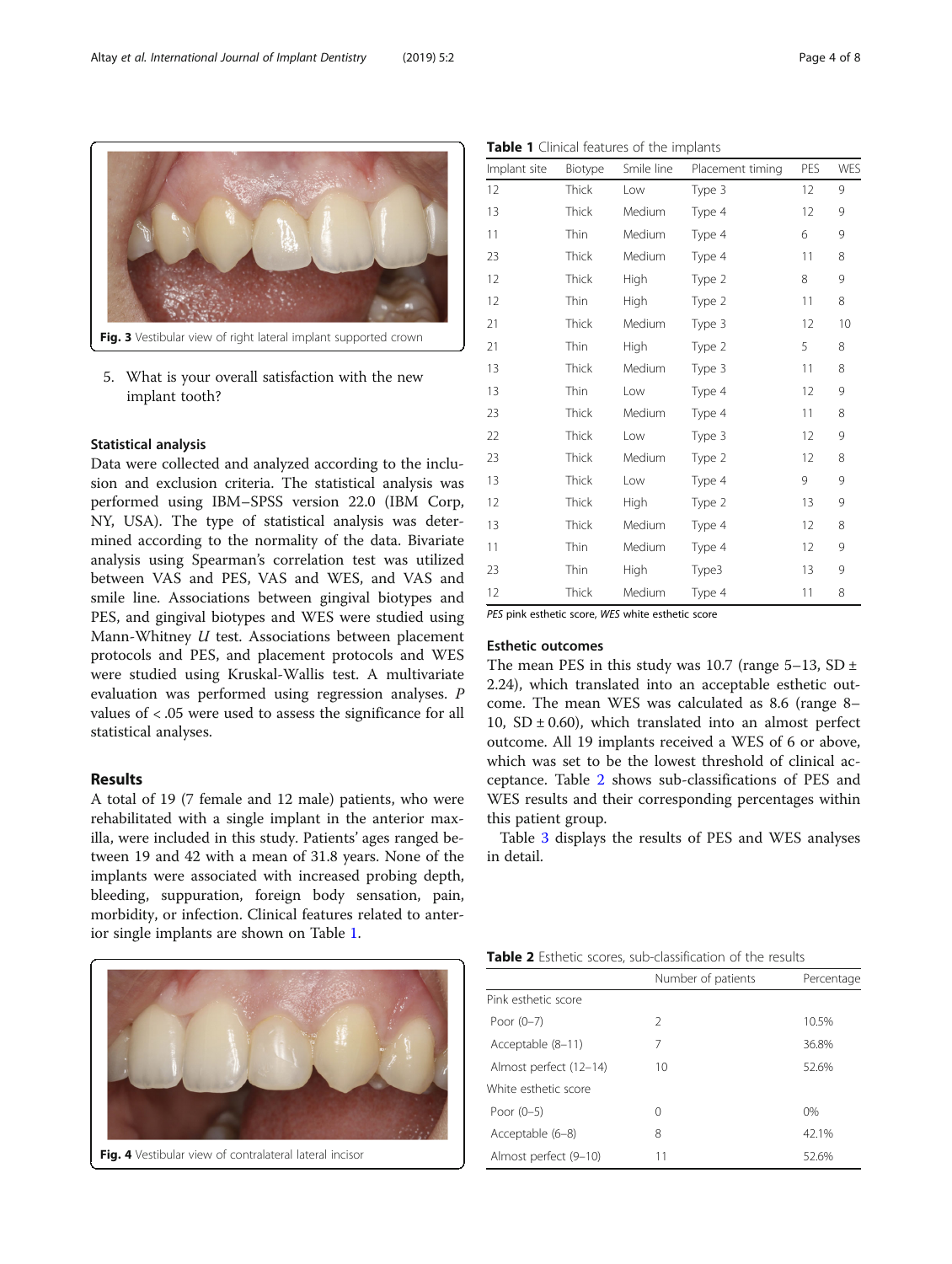<span id="page-4-0"></span>

|          | Table 3 Detailed results of pink and white esthetic score |  |  |  |
|----------|-----------------------------------------------------------|--|--|--|
| analyses |                                                           |  |  |  |

|                     | Esthetic score |                |                |  |
|---------------------|----------------|----------------|----------------|--|
|                     | $\Omega$       | 1              | $\overline{2}$ |  |
| PES                 |                |                |                |  |
| Mesial papilla      | 0              | 6              | 13             |  |
| Distal papilla      | 3              | 6              | 10             |  |
| Soft tissue level   | $\Omega$       | 6              | 13             |  |
| Soft tissue contour | $\Omega$       | 10             | 9              |  |
| Alveolar contour    | $\overline{2}$ | 11             | 6              |  |
| Soft tissue color   | $\Omega$       | 9              | 10             |  |
| Soft tissue texture | $\Omega$       | $\overline{2}$ | 17             |  |
| <b>WES</b>          |                |                |                |  |
| Tooth form          | $\Omega$       | 9              | 10             |  |
| Tooth contour       | $\Omega$       | 7              | 12             |  |
| Color               | $\Omega$       | 1              | 18             |  |
| Surface texture     | 0              | 6              | 13             |  |
| Translucency        | 0              | 4              | 15             |  |

PES pink esthetic score, WES white esthetic score

# Visual analogue scale and subjective outcome questionnaire

The overall mean value of VAS was found to be 8.54 ± 0.36 (range 3.8–9.8). Mean and median values, as well as the range of scores for each question are given below:

Question1."How do you feel about the shape of your new implant tooth?" Mean patient rating was calculated as 8.5 (range  $4-10$ , SD  $\pm$  1.8). Median score was 9. Thirteen patients responded with a score of  $\geq 8$ and 18 patients responded with a score of  $\geq 6$ . Question2."How do you feel about the color of your new implant tooth?" Mean patient rating was calculated as 8.5 (range  $6-10$ , SD  $\pm$  1.3). Median score was 9. Thirteen patients responded with a score of  $\geq 8$ and 19 patients responded with a score of  $\geq 6$ . Question3."How do you feel about the shape of the gum that is around your new implant tooth?" Mean patient rating was calculated as 8.32 (range  $2-10$ , SD  $\pm$ 1.9). Median score was 9. Sixteen patients responded with a score of  $\geq 8$  and 17 patients responded with a score of  $\geq 6$ .

Question4."How do you feel about the color of the gum that is around your new implant tooth?" Mean patient rating was calculated as 8.4 (range 2–10, SD  $\pm$ 2.0). Median score was 9. Fifteen patients responded with a score of  $\geq 8$  and 17 patients responded with a score of  $\geq 6$ .

Question5."What is your overall satisfaction with the new implant tooth?" Mean patient rating was calculated as 8.8 (range  $5-10$ , SD  $\pm$  1.6). Median score

# Table 4 Spearman's correlation test between VAS and PES or WES

|  |                                                                | PFS.      | <b>WFS</b> | <b>VAS</b> |
|--|----------------------------------------------------------------|-----------|------------|------------|
|  | Spearman's rho VAS Correlation coefficient - .174 - .005 1.000 |           |            |            |
|  | Sig. (two-tailed)                                              | .475 .984 |            |            |
|  | Ν                                                              | 1 Q       | 19         | 19         |
|  |                                                                |           |            |            |

VAS visual analogue scale, PES pink esthetic score, WES white esthetic score

was 9. Sixteen patients responded with a score of  $\geq 8$ and 17 patients responded with a score of  $\geq 6$ .

Spearman's correlation test failed to show any significant associations between the overall mean VAS results and PES or WES  $(p = 0.475, p = 0.984, respectively)$ (Table 4).

#### Gingival biotype

Majority of the patients (13 out of 19) were found to have thick gingival biotype and 6 patients had thin gingival biotype. When these patients were evaluated according to their gingival biotypes, those with thin and thick biotypes had mean PES values of 9.83 (range 5–13, SD  $\pm$  3.43) and 11.23 (range 8–13, SD  $\pm$  1.36), respectively. WES for thin and thick-biotyped patients were found to be 8.67 (range 8–9,  $SD \pm 0.52$ ) and 8.62 (range 8–10, SD  $\pm$  0.65), respectively. PES and WES scores for each group of patients (i.e., thin and thick biotypes) failed to show any statistically significant difference  $(p =$ 0.701,  $p = 0.831$ ; Mann-Whitney U test).

# Smile line

Low, medium, or high smile lines were determined in four, ten, and five patients, respectively (Table 5).

There was a significant negative correlation between the smile line and VAS; meaning that patients with lower smile lines expressed higher patient satisfaction (p = .001, Spearman's correlation analysis) (Table [6](#page-5-0)).

#### Placement protocol

Type 2 (early, with soft tissue healing) and type 3 (early, with partial bone healing) placement protocols were followed for five implants each, whereas type 4 (late, with complete bone healing) placement was the most common protocol accounting for nine of the implants.

Table 5 PES of patients with different smile lines

| PES result             | Smile line  |                   |              |  |  |
|------------------------|-------------|-------------------|--------------|--|--|
|                        | Low $(n=4)$ | Medium $(n = 10)$ | High $(n=5)$ |  |  |
| Poor (0-7)             |             |                   |              |  |  |
| Acceptable (8-11)      |             |                   |              |  |  |
| Almost perfect (12-14) | -3          |                   |              |  |  |

PES pink esthetic score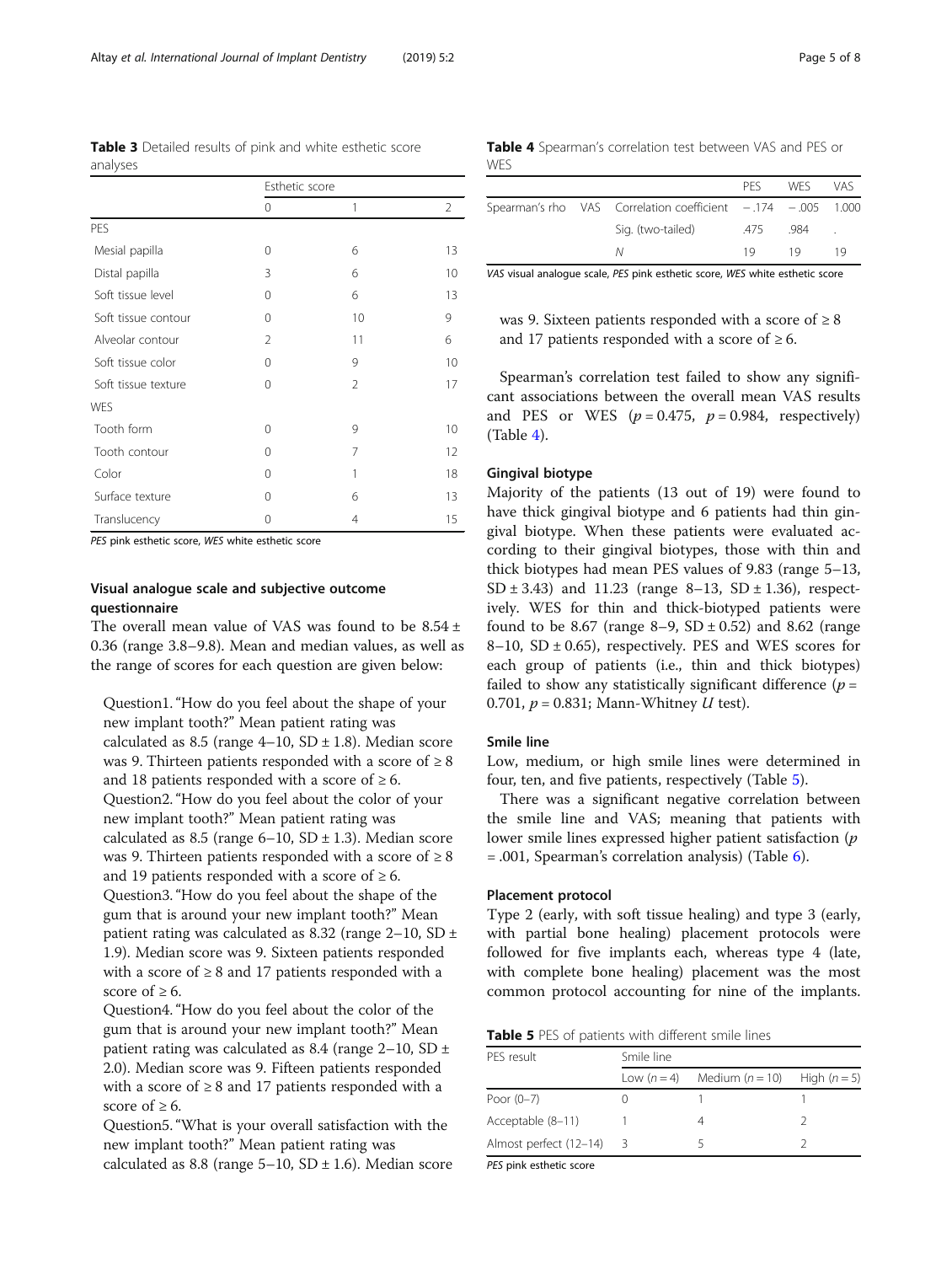<span id="page-5-0"></span>Table 6 Spearman's correlation test between smile line and VAS

|            |                         | Smile line | VAS                  |
|------------|-------------------------|------------|----------------------|
| Smile line | Correlation coefficient |            | $-.699$ <sup>a</sup> |
|            | Sig. (two-tailed)       |            | .001                 |
|            |                         | 19         | 19                   |

VAS visual analogue scale

<sup>a</sup>Correlation is significant at the 0.01 level (two-tailed)

Immediate implant placement (type 1) was not utilized in any patient. PES and WES for different placement protocol groups (i.e., type 2, 3, or 4) failed to show any statistically significant difference ( $p = 0.296$ ,  $p = 301$  respectively; Kruskal-Wallis test).

#### Loading protocol

All implants were loaded 3–6 months after implant surgery (conventional loading protocol); therefore, this parameter was not analyzed in this study.

#### Multivariate analyses

The overall effect of gingival biotype and smile line on PES, WES, or VAS was studied using a general linear regression analysis for multivariate tests. Although both PES and WES were not affected ( $p = 0.580$ ,  $p = 303$ ; respectively), VAS was significantly affected by both gingival biotype and smile line  $(p = 0.009)$ . Accordingly, smile line had a stronger impact on VAS than the gingival biotype ( $p = 0.002$ ,  $p = 0.492$ , respectively). The VAS of patients with high and low, and high and medium smile lines differed significantly ( $p = 0.004$ ,  $p = 0.002$ ; respectively), while medium and low smile lines did not show significant variation ( $p = 0.777$ ). High smile line had a stronger influence on VAS than low and medium smile lines.

# Discussion

Ever since the introduction of dental implants in the 1960s, they have been used worldwide with high success rates and accepted predictability [[13\]](#page-7-0). Initial efforts of implant treatment mainly focused on osseointegration and function, whereas today, esthetics is also regarded as an essential component, which is commonly addressed together with functional goals of rehabilitation with dental implants [\[15](#page-7-0)]. In the anterior maxilla, the definition of success embodies several factors in addition to ab-sence of pain, bleeding, or other morbidities [\[3\]](#page-7-0).

Pink and white esthetic scores (PES and WES) were developed in an attempt to allow objective evaluation of esthetics in implant dentistry [\[8](#page-7-0), [9](#page-7-0)]. However, esthetic outcomes should measure both an objective assessment by the clinician and a subjective evaluation by the patient [\[13](#page-7-0)]. Only a limited number of studies have previously reported on the correlation between the objective evaluation of implants placed in the esthetic zone with patient-reported outcomes [[2,](#page-7-0) [10,](#page-7-0) [13,](#page-7-0) [15](#page-7-0)–[17](#page-7-0)].

The results of this study revealed acceptable outcomes in both PES and WES analyses. The mean PES in this study was 10.7, a score that is similar to the one previously reported by Cosyn et al. and higher than those from several other studies [[2,](#page-7-0) [10,](#page-7-0) [16](#page-7-0), [18](#page-7-0)]. The WES results on the other hand revealed an almost perfect outcome with a mean of 8.6, which was similar to studies by Angkaew et al. and Beekmans et al. and higher than the ones reported by Cho et al. and Gjelvold et al. [[2](#page-7-0), [10](#page-7-0), [15,](#page-7-0) [16\]](#page-7-0). Even though variable overall PES and WES were reported on different studies, on a clinical basis, these indices not only reveal a patient-specific objective evaluation for the esthetic outcome but may aid in record-keeping and over-time assessment of anterior implant treatment. Angkaew et al. who also used VAS to determine patients' perception of the outcomes reported higher VAS scores than our findings, although they found acceptable but lower PES and WES values. It is noteworthy that, as in the present study, they found no significant relationship between PES/WES and VAS scores [\[2\]](#page-7-0). On the contrary, similar results in VAS scores were achieved by Cho et al. who reported poor PES and almost acceptable WES results with a statistically significant correlation of VAS  $[10]$  $[10]$ . The outcomes of this study did not reveal a significant correlation between PES/ WES results and patient satisfaction, which may be attributed to subjective nature of esthetics and the incompatibility of patient perspective with what is considered as an "objectively perfect clinical result". Therefore, when our findings are considered together with the previous literature, it can be concluded that the outcomes from objective evaluations may not always fall in line with the patients' satisfaction levels. An implant with perfect pink and white esthetic scores may in fact prove to be unsatisfactory for the patient, which emphasizes the significance of subjective evaluation by the patient when assessing esthetic outcomes.

In the present study, only two implants in patients with thin gingival biotypes failed to reach the clinically acceptable PES level. All other patients with both thick and thin biotypes achieved either acceptable or almost perfect scores for both PES and WES. According to the results of Angkaew et al., the PES/WES scores of patients with thick gingival biotype were significantly higher than those with thin gingival biotype; although no such correlation was detected in this study [\[2](#page-7-0)]. Peri-implant soft tissue stability is reported to be associated with gingival biotype, which is a significant parameter for the esthetic outcome of the implant restoration in the anterior region [[19](#page-7-0)–[21](#page-7-0)]. However, the results from the present study demonstrate that the gingival biotype may not necessarily play a very central role on esthetics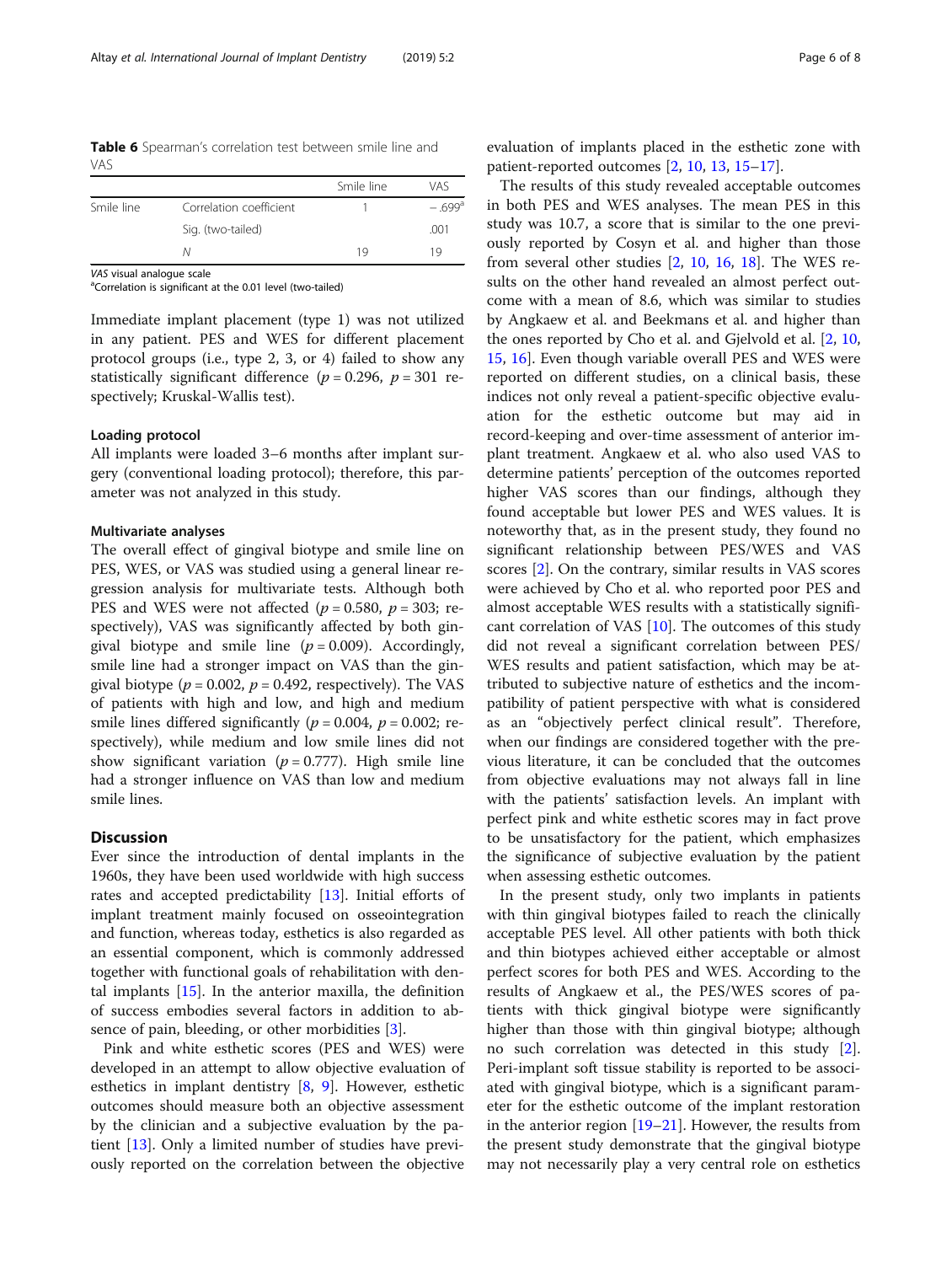in single implant restorations. Therefore, the authors of this study believe that patients with thin gingival biotypes may also expect to have acceptable esthetic results for single implants in the anterior maxilla so long as proper surgical and prosthetic protocols are meticulously designed and implemented.

The smile line is an indispensable element of esthetic dentistry and an important consideration of any oral rehabilitation. A recent study by Antoniazzi et al. among Brazilian population reported that patients with high smile lines were significantly less satisfied with their smile compared to those with lower smile lines [\[22](#page-7-0)]. Even though their study consisted of patients with natural teeth, the analyses from this study similarly found a significant negative correlation between VAS and the smile line of patients with anterior implant restorations. Accordingly, the patients with low and medium smile lines had similar levels of concerns regarding the esthetic aspects of their implants. However, the patients with high smiles lines and significantly lower VAS scores had worse perceptions than both groups. Therefore, patients with lower smile lines more frequently reported favorable esthetic outcomes. Patients with high smile lines are considered a challenge in attaining esthetic results, since the restoration and the gingival tissues are displayed more than those with lower smile lines, where these elements are hidden behind the upper lip [\[23](#page-7-0), [24\]](#page-7-0). Thus, smile line evaluation should not be skipped during implant consultations in order to accurately meet patient expectations.

Only a limited number of studies compared esthetic outcomes of implants placed using different protocols [[3,](#page-7-0) [25](#page-7-0), [26](#page-7-0)]. A majority of these studies compared the results of immediate implant placement (type 1) with other protocols. Huynh-Ba et al. found no difference in terms of esthetics between type 1 and type 2 implant placement [[25](#page-7-0)]. Similarly, Boardman et al. observed higher PES results following immediate placement, although not reaching statistical significance [\[3](#page-7-0)]. Another study, which reported on patient-related outcomes of immediately loaded single implants in the anterior maxilla, also revealed no statistically significant differences between PES and WES of implants that followed immediate (type 1) and late (type 4) placement protocols [\[26](#page-7-0)]. Although no patients in this study underwent immediate implant placement, favorable outcomes in terms of PES, WES, and VAS scores were achieved with type 2, 3, or 4 placement protocols among which no statistically significant difference was found. As for the loading protocols, all implants in this study underwent conventional loading due to a high level of patient compliance, lesser tendency for implant loss, and improved implant survival compared to immediate loading [[27](#page-7-0)]. However, it should be noted that the literature suggests no statistically

significant differences between PES and WES outcomes for immediate and delayed loading protocols [[28\]](#page-7-0).

The limitations to generalization of the findings of this study include limited sample and errors inherent to retrospective nature of the study. Further studies with larger sample sizes may aid in identifying the efficacy of objective assessment methods in evaluating esthetic outcomes in the anterior maxilla and how they relate to patient-related outcomes. Also, longer follow-ups are required to thoroughly assess the accuracy of PES/WES changes over time to predict any future peri-implant differences. Despite these limitations, the findings of this study provide an additional insight to how the perception of esthetics is affected in the presence of single implants in the anterior maxilla. Moreover, if validated by further research, PES/ WES indices may gain ground in routine clinical practice to monitor long-term alterations of single implant restorations and peri-implant soft tissues.

#### Conclusions

Professionally reported esthetic outcomes (PES and WES results) may not significantly correlate with patient-reported outcomes, although they are helpful in monitorization of implants in the anterior zone during follow-ups. This study reveals that smile line is a significant factor in patient satisfaction, which should be evaluated thoroughly prior to implant placement in the anterior maxilla.

#### Abbreviations

PES: Pink esthetic score; SD: Standard deviation; SPSS: Statistical Package for the Social Sciences; VAS: Visual analogue scale; WES: White esthetic score

# Acknowledgements

Not applicable.

#### Funding

This study was conducted without external funding.

#### Availability of data and materials

All data generated and analyzed during this study are included in this article.

#### Authors' contributions

MAA, AS, and MMÖ performed surgical and prosthetic phases of the cases included in the study. MAA designed the study. HAT performed the measurements and the data acquisition. HAT and NY were responsible for the preparation of the manuscript. NY performed the statistical analysis. MAA, AS, and MMÖ critically revised and edited the manuscript. All authors read and approved the final manuscript.

#### Ethics approval and consent to participate

This study was approved by the Akdeniz University Ethical Review Board.

#### Consent for publication

All participants consented to publish their information details.

#### Competing interests

Dr. Altay has provided consultancy for Checkpoint Surgical LLC in 2014. All other authors declare that they have no competing interests.